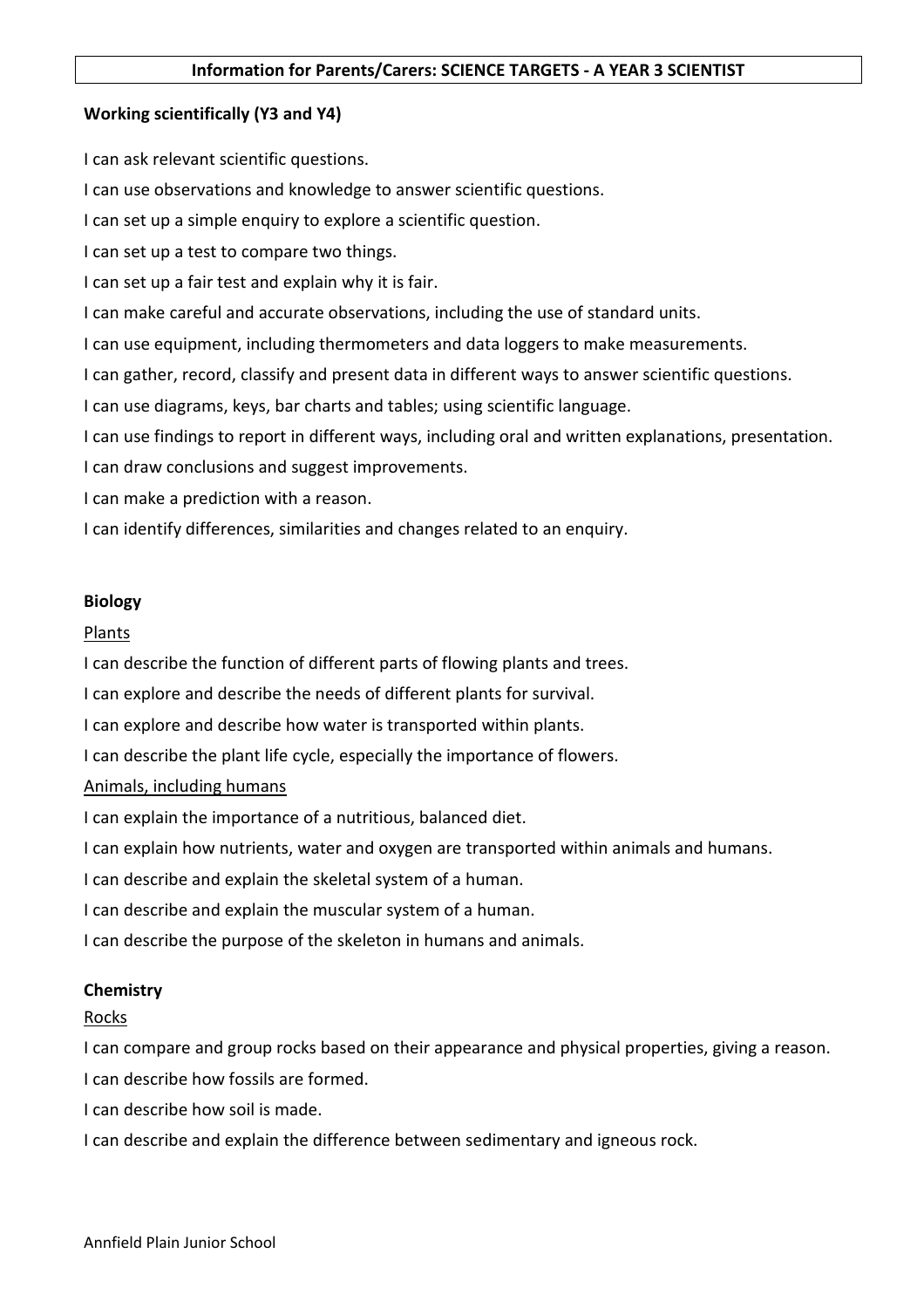# Physics

# Light

I can describe what dark is (the absence of light).

- I can explain that light is needed in order to see.
- I can explain that light is reflected from a surface.
- I can explain and demonstrate how a shadow is formed.
- I can explore shadow size and explain.
- I can explain the danger of direct sunlight and describe how to keep protected.

# Forces and magnets

I can explore and describe how objects move on different surfaces.

I can explain how some forces require contact and some do not, giving examples.

I can explore and explain how objects attract and repel in relation to objects and other magnets.

- I can predict whether objects will be magnetic and carry out an enquiry to test this out.
- I can describe how magnets work.

I can predict whether magnets will attract or repel and give a reason.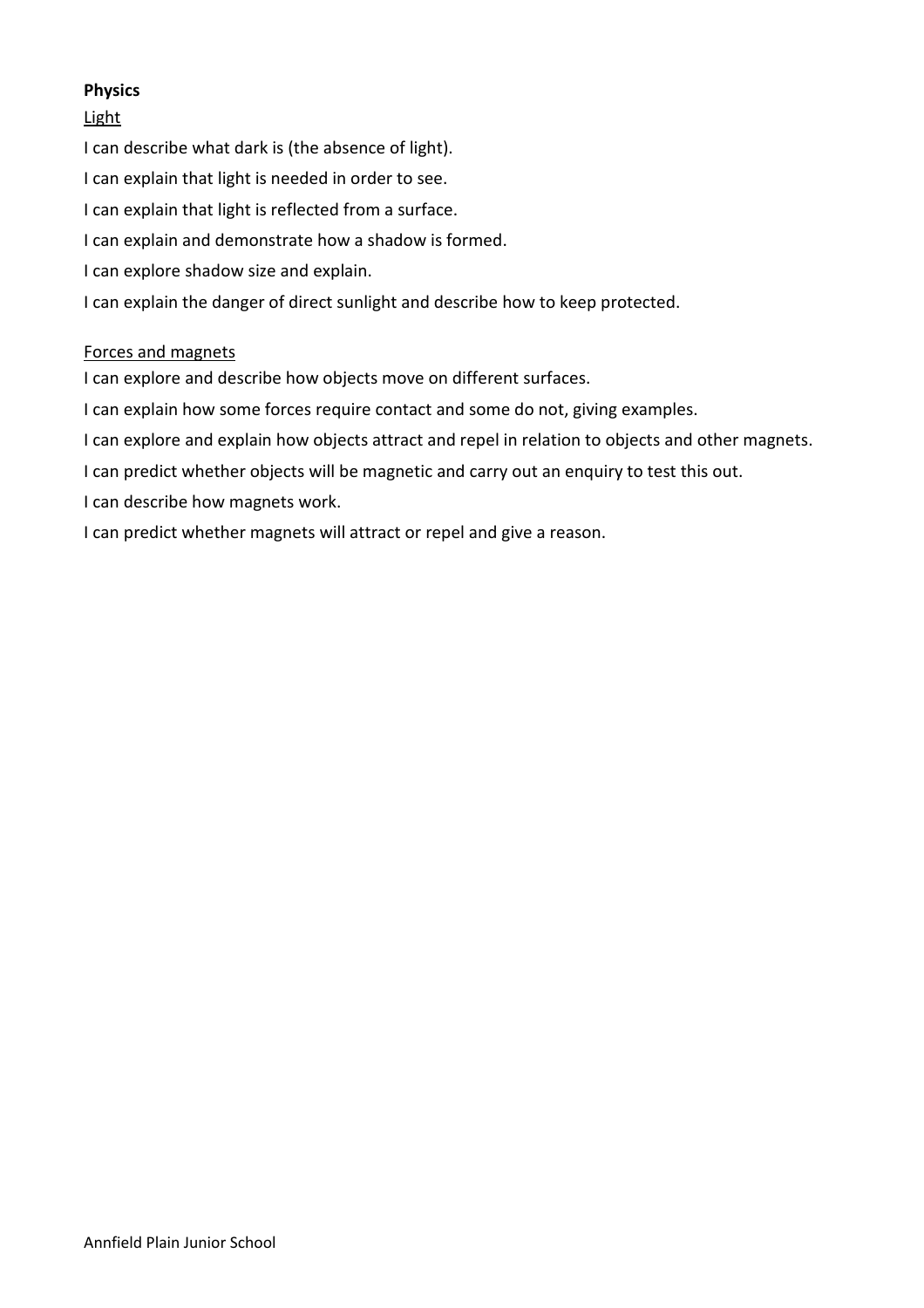#### Working Scientifically

I can record and present what I have found using scientific language, drawings, labelled diagrams, bar charts and tables.

I can explain my findings in different ways (display, presentation, writing).

I can use my findings to draw a simple conclusion.

I can suggest improvements and predictions for further tests.

I can suggest how to improve my work if I were to do it again.

#### Biology

I can explain how the muscular and skeletal systems work together to create movement.

I can classify living things and non-living things by a number of characteristics that I have thought of.

I can explain how people, weather and the environment can affect living things.

I can explain how certain living things depend on one another to survive.

I can classify a range of common plants according to many criteria (environment found, size, climate required, etc.).

I can explore the role of flowers in the life cycle of flowering plants (including pollination, seed formation and seed dispersal)

#### **Chemistry**

I can explain different ways that I can sort the same group of materials.

I can sort materials by a number of different criteria and explain my reasons.

I can explain why certain materials are used for specific jobs.

I can classify igneous and sedimentary rocks.

I can begin to relate the properties of rocks with their uses.

#### Physics

I can investigate the strengths of different magnets and find fair ways to compare them.

I can explain why an object will move faster if it is rolling down a hill or a slope.

I can explain why lights need to be bright or dimmer according to need.

I can make a bulb go on and off.

I can say what happens to the electricity when more batteries are added.

I can explain why my shadow changes when the light source is moved closer or further from me.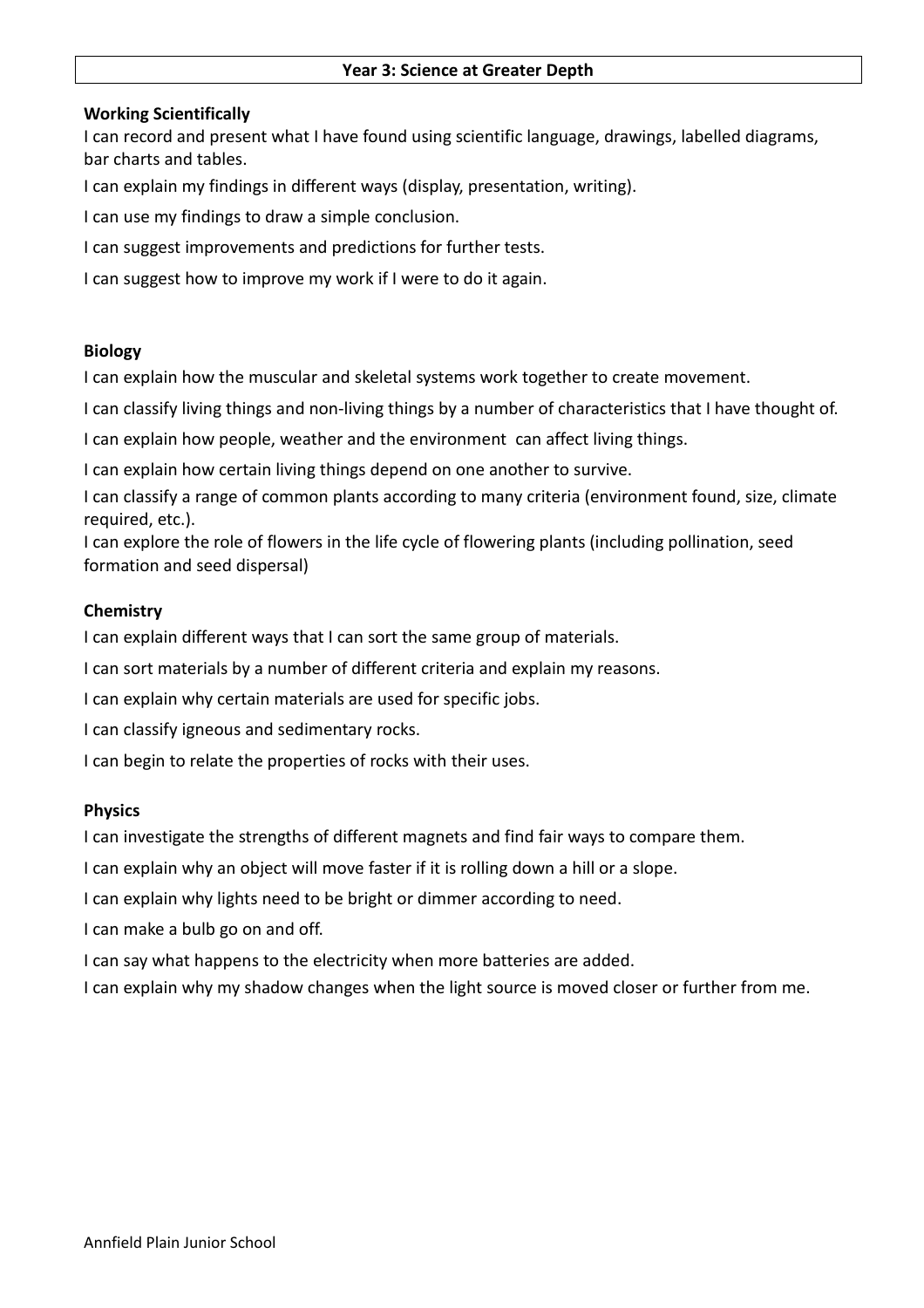### SCIENCE TARGETS - A YEAR 4 SCIENTIST

### Working scientifically

# (Y3 and Y4)

I can ask relevant scientific questions.

I can use observations and knowledge to answer scientific questions.

I can set up a simple enquiry to explore a scientific question.

I can set up a test to compare two things.

I can set up a fair test and explain why it is fair.

I can make careful and accurate observations, including the use of standard units.

I can use equipment, including thermometers and data loggers to make measurements.

I can gather, record, classify and present data in different ways to answer scientific questions.

I can use diagrams, keys, bar charts and tables; using scientific language.

I can use findings to report in different ways, including oral and written explanations, presentation.

I can draw conclusions and suggest improvements.

I an make a prediction with a reason.

I can identify differences, similarities and changes related to an enquiry.

### Biology

Living things and their habitats

I can group living things in different ways.

I can use classification keys to group, identify and name living things.

I can create classification keys to group, identify and name living things (for others to use).

I can describe how changes to an environment could endanger living things.

#### Animals, including humans

I can identify and name the parts of the human digestive system.

I can describe the functions of the organs in the human digestive system.

I can identify and describe the different types of teeth in humans.

I can describe the functions of different human teeth.

I can use food chains to identify producers, predators and prey.

I can construct food chains to identify producers, predators and prey.

#### **Chemistry**

#### States of matter

I can group materials based on their state of matter (solid, liquid, gas).

I can describe how some materials can change state.

I can explore how materials change state.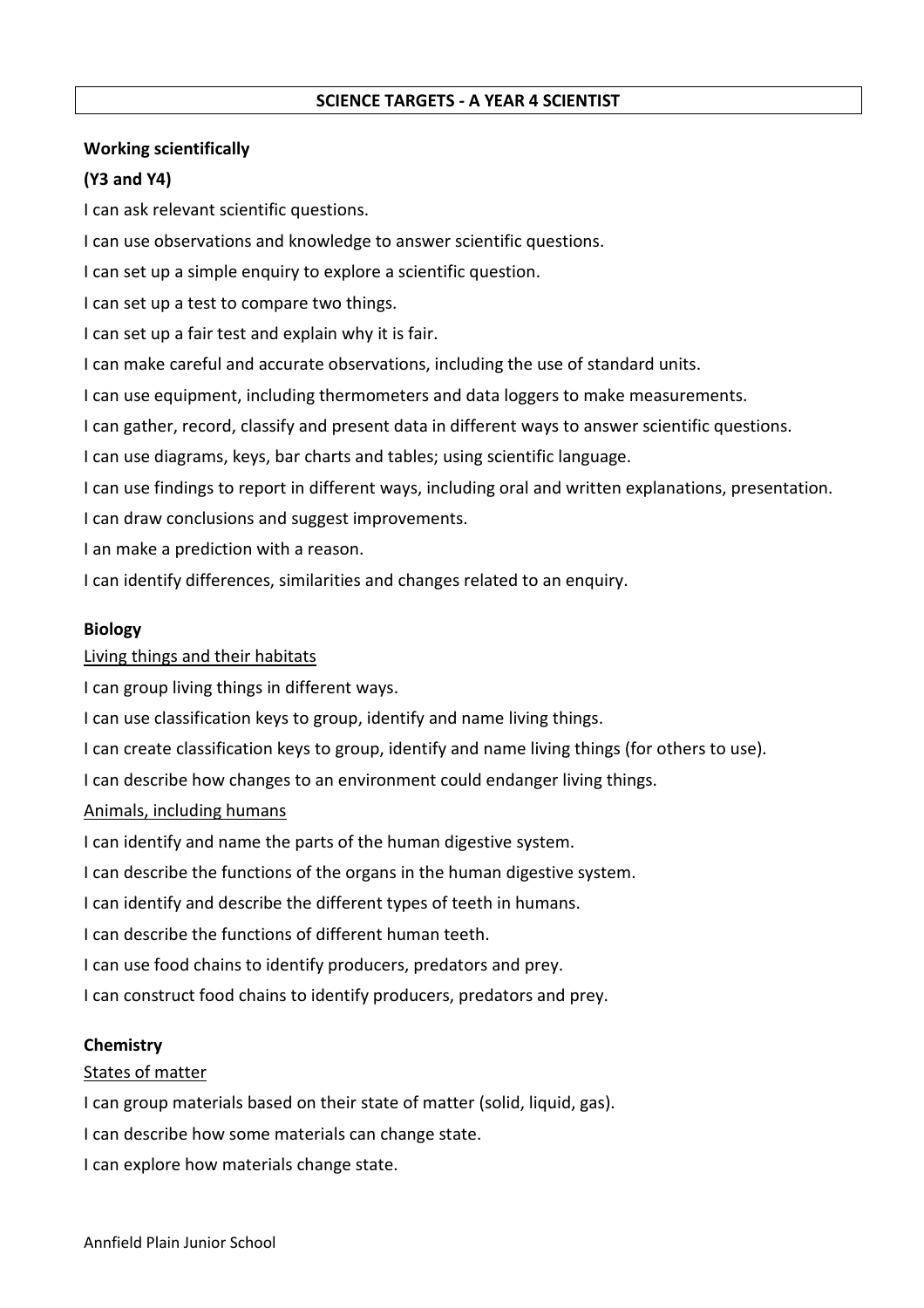I can measure the temperature at which materials change state.

I can describe the water cycle.

### Physics

# Sound

I can describe how sound is made.

I can explain how sound travels from a source to our ears.

I can explain the place of vibration in hearing.

I can explore the correlation between pitch and the object producing a sound.

I can explore the correlation between the volume of a sound and the strength of the vibrations that produced it.

I can describe what happens to a sound as it travels away from its source.

# Electricity

I can identify and name appliances that require electricity to function.

I can construct a series circuit.

I can identify and name the components in a series circuit (including cells, wires, bulbs, switches and buzzers).

I can draw a circuit diagram.

I can predict and test whether a lamp will light within a circuit.

I can describe the function of a switch in a circuit.

I can describe the difference between a conductor and insulators; giving examples of each.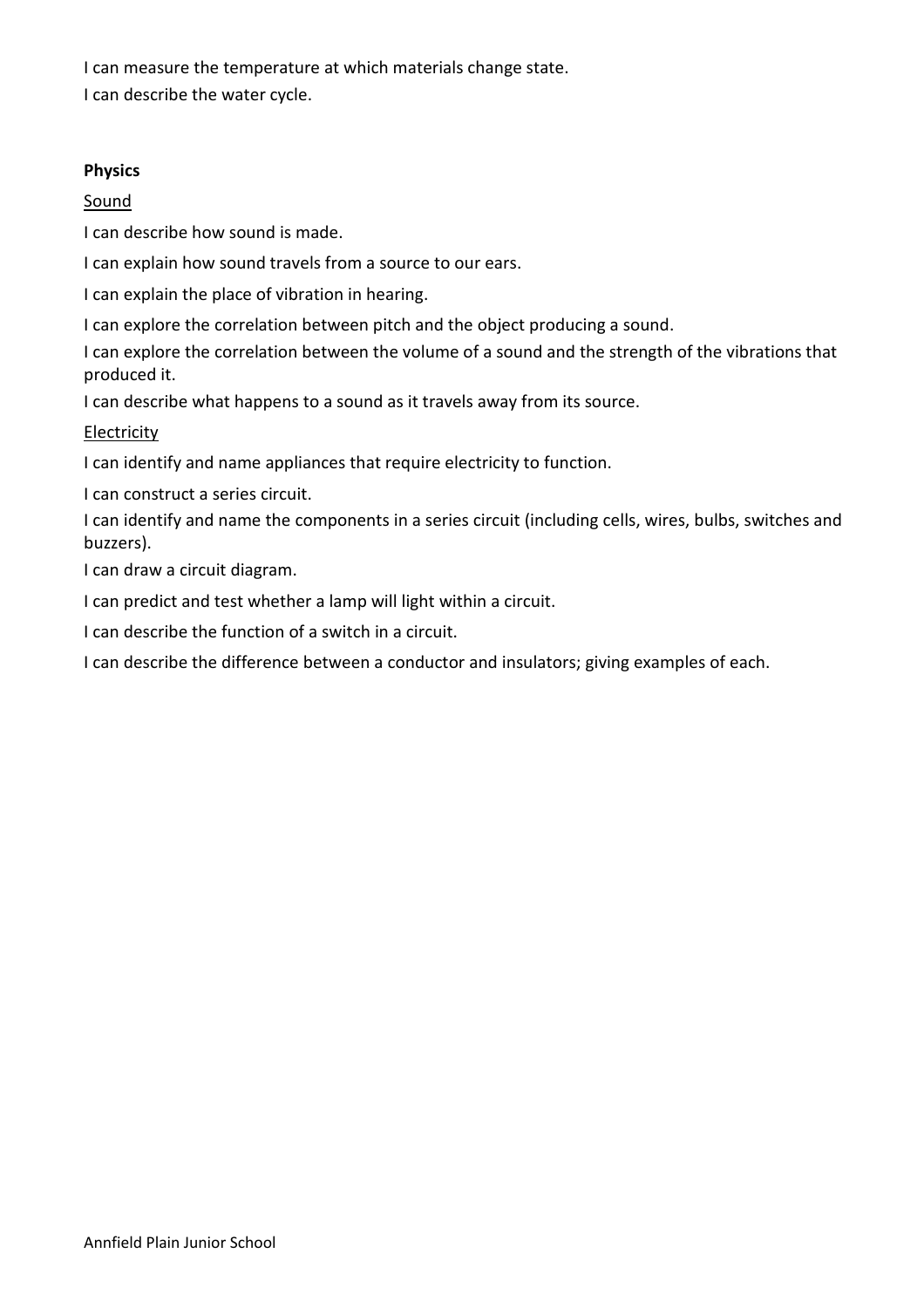# Year 4: Science at Greater Depth

### Working scientifically

I can plan and carry out an investigation by controlling variables fairly and accurately.

I can use test results to make further predictions and set up further comparative tests.

I can record more complex data and results using scientific diagrams, classification keys, tables, bar charts, line graphs and models.

I can report findings from investigations through written explanations and conclusions.

I can use a graph or diagram to answer scientific questions .

### Biology

I can classify living things and non-living things by a number of characteristics I have thought of.

I can explain how people, weather and the environment can affect living things.

I can explain how certain living things depend upon one another to survive.

I can give reasons for how I have classified animals and plants, using their characteristics and how they are suited to their environment.

I can explore the work of pioneers in classification, e.g. Carl Linnaeus.

### **Chemistry**

I can group and classify a variety of materials according to the impact of temperature upon them.

I can explain what happens over time to materials such as puddles on the playground or washing hanging on a line.

I can relate temperature to the change of state of materials.

# Physics

I can explain why sound gets fainter or louder according to the distance.

I can explain how pitch and volume can be changed in a variety of ways.

I can work out which materials give the best insulation for sound.

I can explain how a light bulb might become brighter.

I can work out which metals can be used to connect across a gap in a circuit.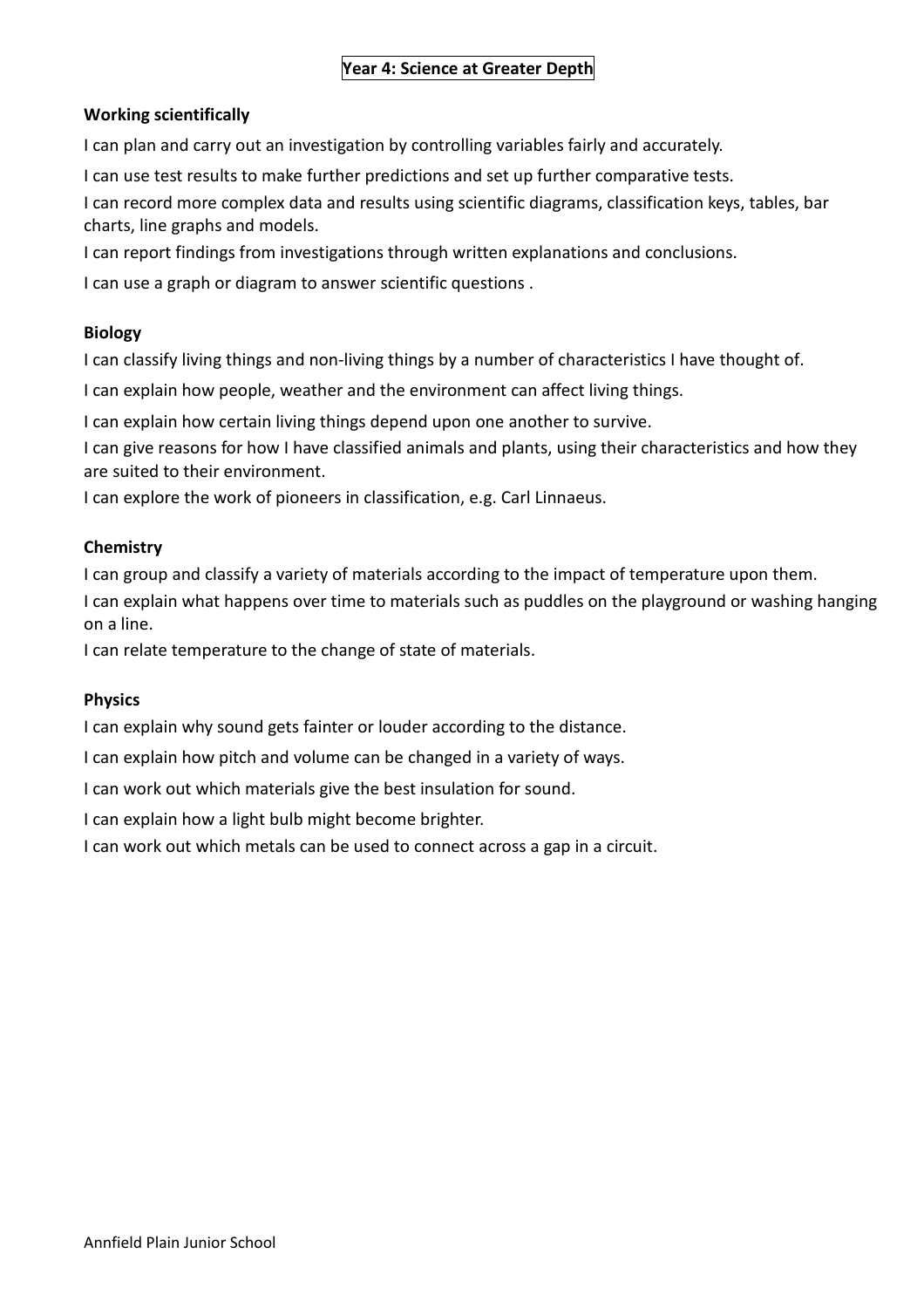# SCIENCE TARGETS - A YEAR 5 SCIENTIST

# Working scientifically

# (Y5 and Y6)

I can plan different types of scientific enquiry.

I can control variables in an enquiry.

I can measure accurately and precisely using a range of equipment.

I can record data and results using scientific diagrams and labels, classification keys, tables, scatter graphs, bar and line graphs.

I can use the outcome of test results to make predictions and set up a further comparative fair test.

I can report findings from enquiries in a range of ways.

I can explain a conclusion from an enquiry.

I can explain causal relationships in an enquiry.

I can relate the outcome from an enquiry to scientific knowledge in order to state whether evidence supports or refutes an argument or theory.

I can read, spell and pronounce scientific vocabulary accurately.

# Biology

# Living things and their habitats

I can describe the life cycle of different living things, e.g. mammal, amphibian, insect bird.

I can describe the differences between different life cycles.

I can describe the process of reproduction in plants.

I can describe the process of reproduction in animals.

Animals, including humans

I can create a timeline to indicate stages of growth in humans.

# **Chemistry**

# Properties and changes of materials

I can compare and group materials based on their properties (e.g. hardness, solubility, transparency, conductivity, [electrical & thermal], and response to magnets).

I can describe how a material dissolves to form a solution; explaining the process of dissolving.

I can describe and show how to recover a substance from a solution.

I can describe how some materials can be separated.

I can demonstrate how materials can be separated (e.g. through filtering, sieving and evaporating).

I know and can demonstrate that some changes are reversible and some are not.

I can explain how some changes result in the formation of a new material and that this is usually irreversible.

I can discuss reversible and irreversible changes.

I can give evidenced reasons why materials should be used for specific purposes.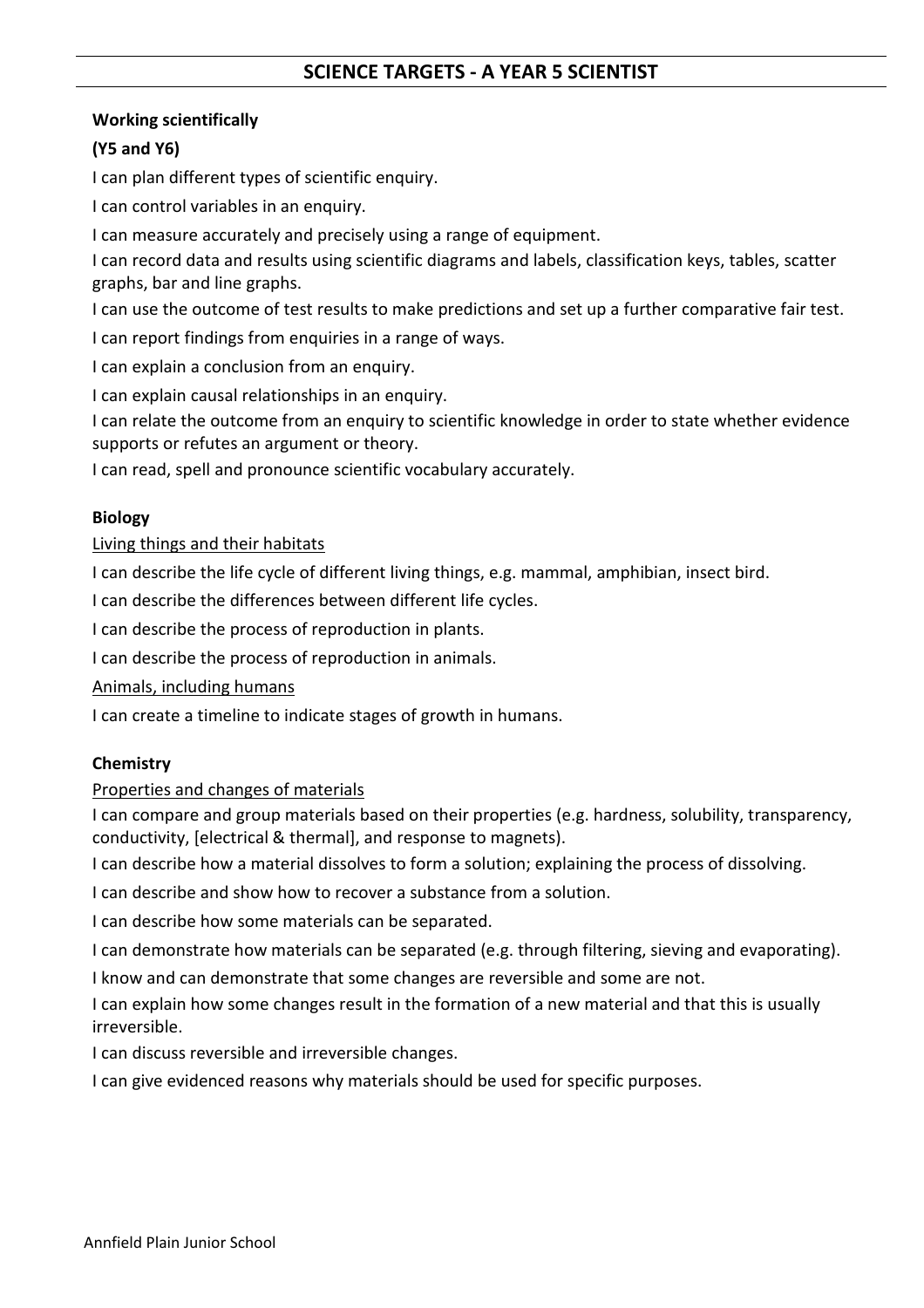# Physics

Earth and space

I can describe and explain the movement of the Earth and other planets relative to the Sun.

I can describe and explain the movement of the Moon relative to the Earth.

I can explain and demonstrate how night and day are created.

I can describe the Sun, Earth and Moon (using the term spherical).

# Forces

I can explain what gravity is and its impact on our lives.

- I can identify and explain the effect of air resistance.
- I can identify and explain the effect of water resistance.
- I can identify and explain the effect of friction.

I can explain how levers, pulleys and gears allow a smaller force to have a greater effect.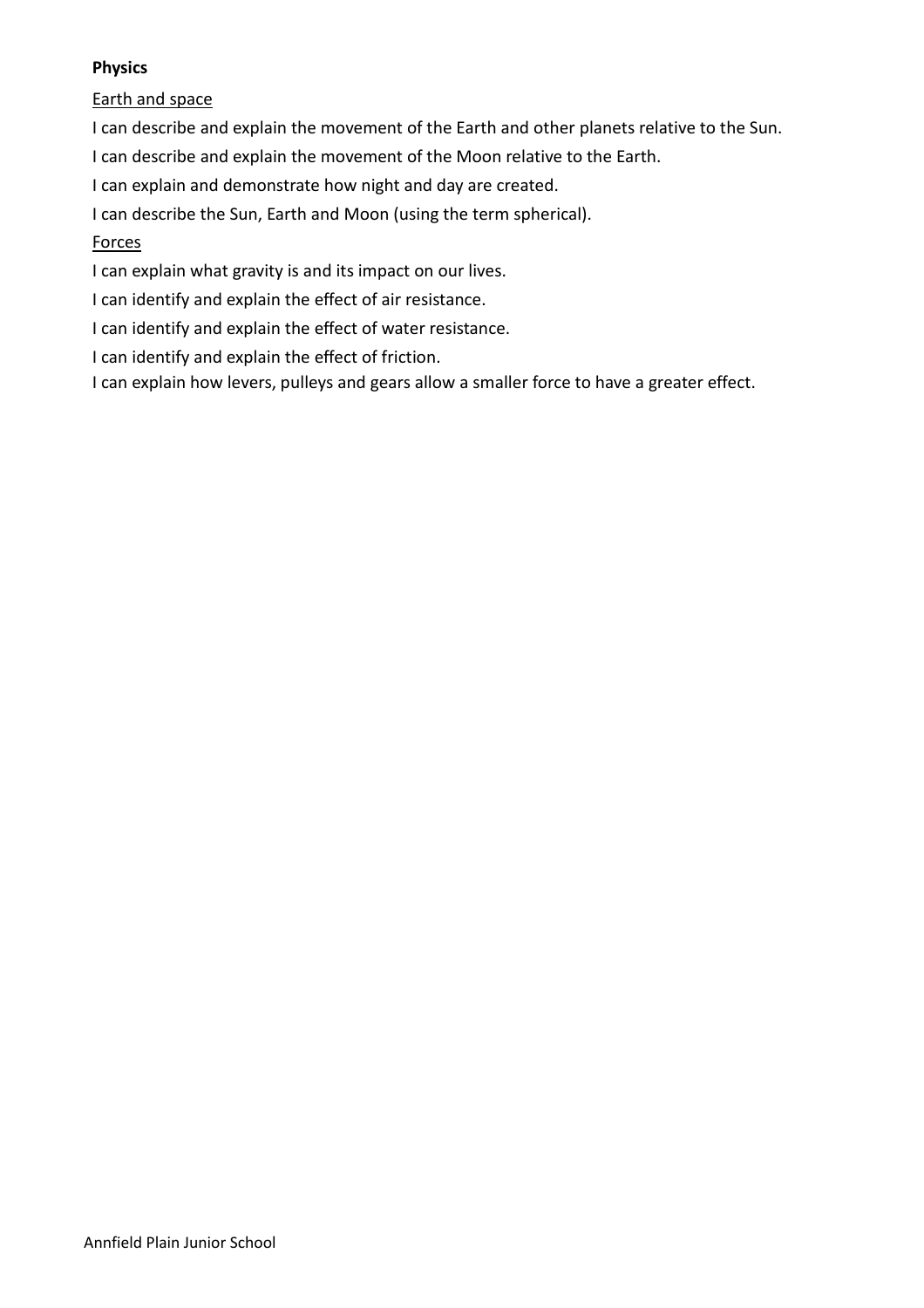# Year 5: Science at Greater Depth

### Working scientifically

I can explore different ways to test an idea and choose the best way, and give reasons.

I can vary one factor whilst keeping the others the same in an experiment.

I can use information to help make a prediction.

I can explain (in simple terms) a scientific idea and what evidence supports it.

I can decide which units of measurement I need to use.

I can explain why a measurement needs to be repeated.

I can find a pattern from my data and explain what it shows.

I can link what I have found out to other science.

I can suggest how to improve my work and say why I think this.

### Biology

I can create a timeline to indicate stages of growth in certain animals, such as frogs and butterflies. I can observe my local environment and draw conclusions about life-cycles, for example, the vegetable garden or plants in a shrubbery.

I can compare the life cycles of plants and animals in my local environment with the life cycles of those around the world, e.g. rainforests.

### **Chemistry**

I can describe methods for separating mixtures (filtration, distillation).

I can work out which materials are most effective for keeping us warm or for keeping something cold.

# **Physics**

I can compare the time of day at different places on the earth.

I can create shadow clocks.

I can begin to understand how older civilizations used the sun to create astronomical clocks.

I can explore the work of some space pioneers (Galileo, Copernicus, Neil Armstrong).

I can work out how magnets are useful in an everyday context.

I can work out the link between magnets and the North and South poles.

I can describe and explain how motion is affected by forces (including gravitational attractions, magnetic attraction and friction).

I can design very effective parachutes.

I can work out how water can cause resistance to floating objects.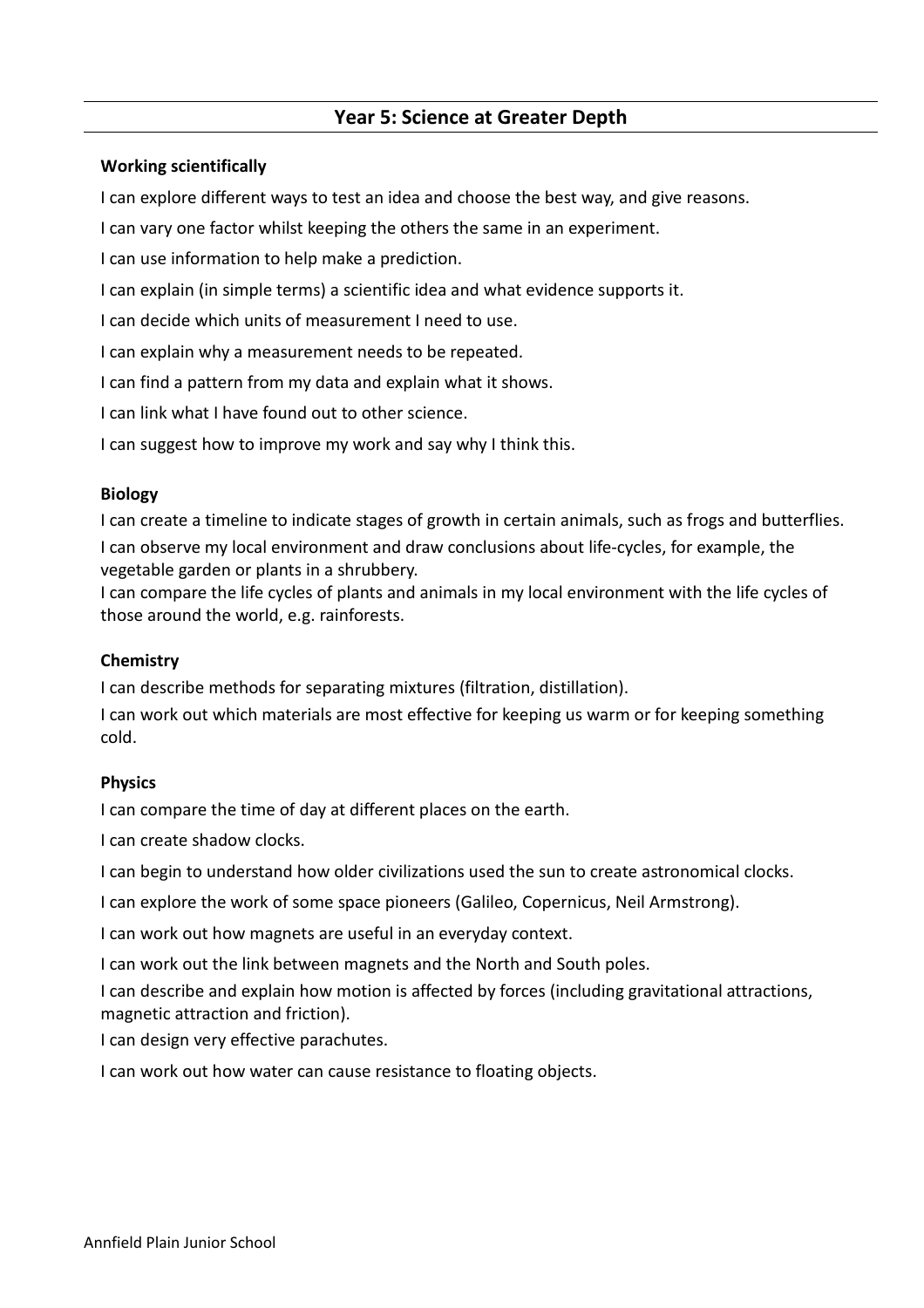# SCIENCE TARGETS - A YEAR 6 SCIENTIST

### Working scientifically

# (Y5 and Y6)

I can plan different types of scientific enquiry.

I can control variables in an enquiry.

I can measure accurately and precisely using a range of equipment.

I can record data and results using scientific diagrams and labels, classification keys, tables, scatter graphs, bar and line graphs.

I can use the outcome of test results to make predictions and set up a further comparative fair test.

I can report findings from enquiries in a range of ways.

I can explain a conclusion from an enquiry.

I can explain causal relationships in an enquiry.

I can relate the outcome from an enquiry to scientific knowledge in order to state whether evidence supports or refutes an argument or theory.

I can read, spell and pronounce scientific vocabulary accurately.

# Biology

### Living things and their habitats

I can classify living things into broad groups according to observable characteristics and based on similarities & differences.

I can describe how living things have been classified.

I can give reasons for classifying plants and animals in a specific way.

# Animals, including humans

I can identify and name the main parts of the human circulatory system.

I can describe the function of the heart, blood vessels and blood.

I can discuss the impact of diet, exercise, drugs and life style on health.

I can describe the ways in which nutrients and water are transported in animals, including humans.

#### Evolution and inheritance

I can describe how the earth and living things have changed over time.

I can explain how fossils can be used to find out about the past.

I can explain about reproduction and offspring (recognising that offspring normally vary and are not identical to their parents).

I can explain how animals and plants are adapted to suit their environment.

I can link adaptation over time to evolution.

I can explain evolution.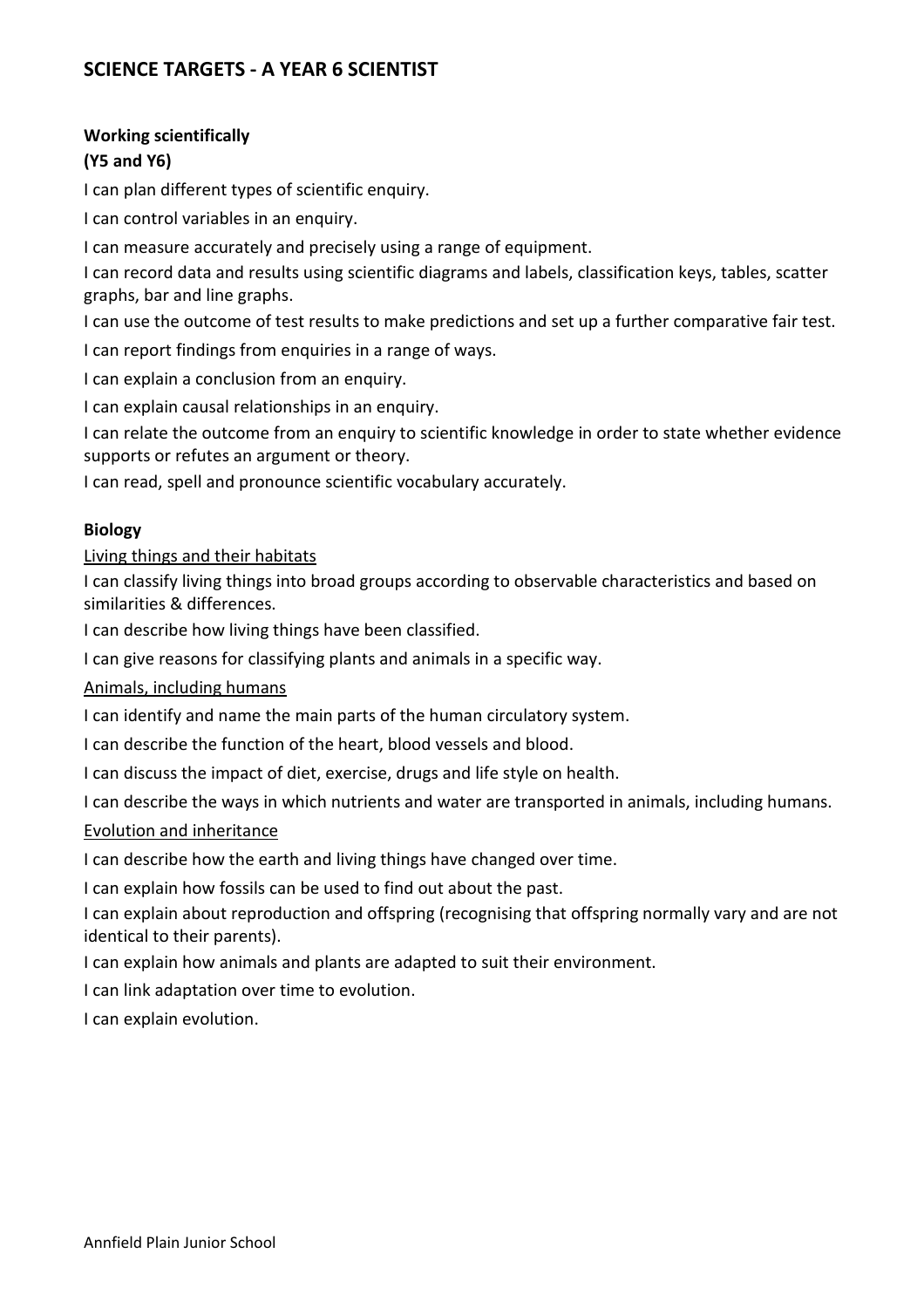# Physics

# **Light**

I can explain how light travels.

I can explain and demonstrate how we see objects.

I can explain why shadows have the same shape as the object that casts them.

I can explain how simple optical instruments work, e.g. periscope, telescope, binoculars, mirror, magnifying glass etc.

# **Electricity**

I can explain how the number and voltage of cells in a circuit links to the brightness of a lamp or the volume of a buzzer.

I can compare and give reasons for why components work and do not work in a circuit.

I can draw circuit diagrams using the correct symbols.